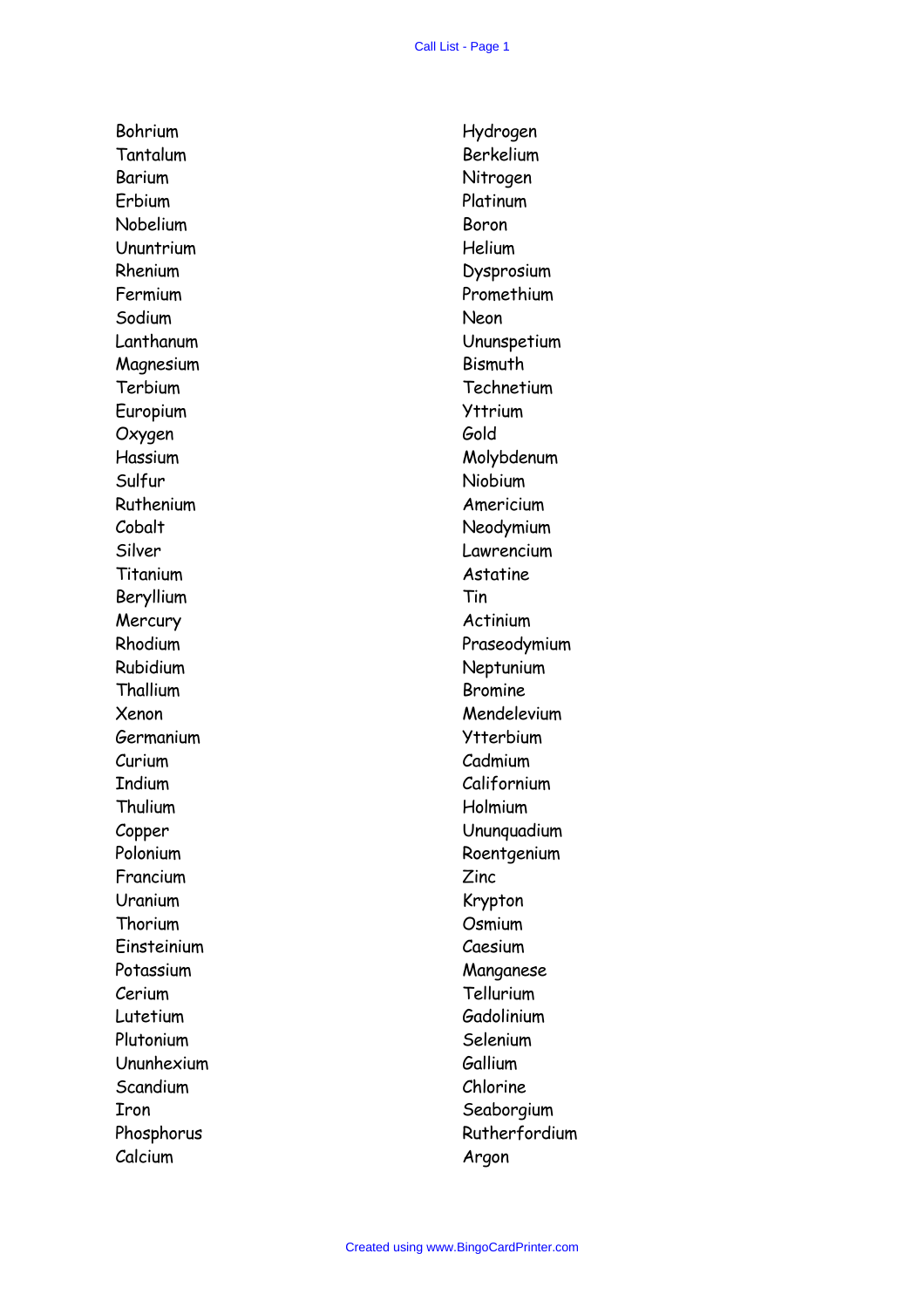Silicon Nickel Proactinium Vanadium Carbon Iodine Aluminium Zirconium Darmstadtium **Strontium** Arsenic Meitnerium Radium Antimony Lithium Fluorine Palladium Ununbium Chromium Samarium Hafnium Lead Tungsten Iridium Radon Ununoctium Ununpentium Dubnium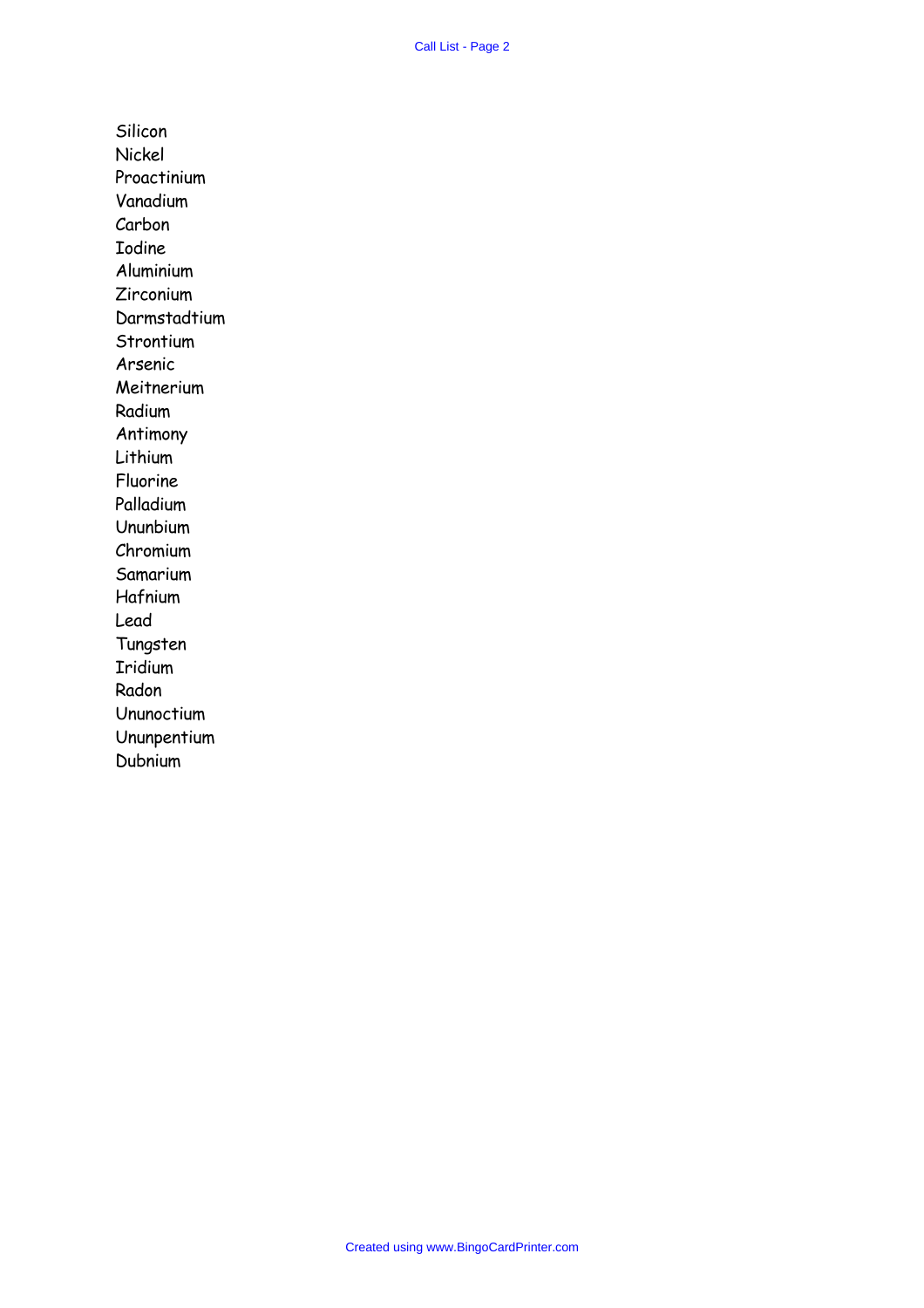| $\blacklozenge$ |           | N<br>$\blacktriangledown$ | G              |           |
|-----------------|-----------|---------------------------|----------------|-----------|
| <b>Bohrium</b>  | Ununtrium | Magnesium                 | <b>Hassium</b> | Titanium  |
| Tantalum        | Rhenium   | Terbium                   | Sulfur         | Beryllium |
| <b>Barium</b>   | Fermium   | Free Space                | Ruthenium      | Mercury   |
| Erbium          | Sodium    | Europium                  | Cobalt         | Rhodium   |
| Nobelium        | Lanthanum | Oxygen                    | Silver         | Rubidium  |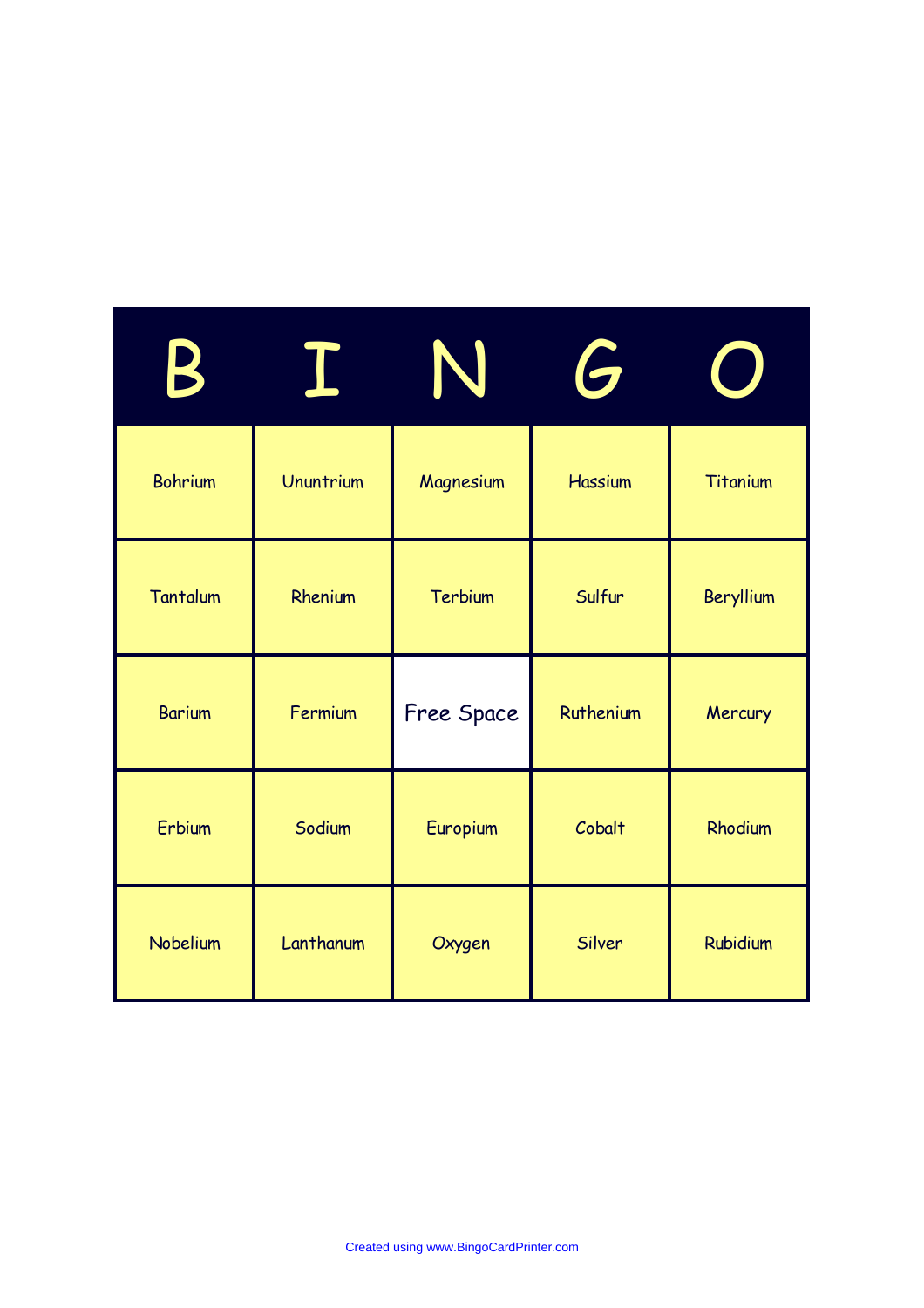|                 |                |             | G             |                |
|-----------------|----------------|-------------|---------------|----------------|
| Uranium         | Hafnium        | Ununtrium   | Rutherfordium | <b>Yttrium</b> |
| <b>Astatine</b> | <b>Bromine</b> | Ununpentium | Calcium       | Palladium      |
| Osmium          | Fermium        | Free Space  | Titanium      | Rhenium        |
| Gallium         | Lithium        | Thorium     | Technetium    | Oxygen         |
| Proactinium     | Ununhexium     | Polonium    | Nobelium      | <b>Bohrium</b> |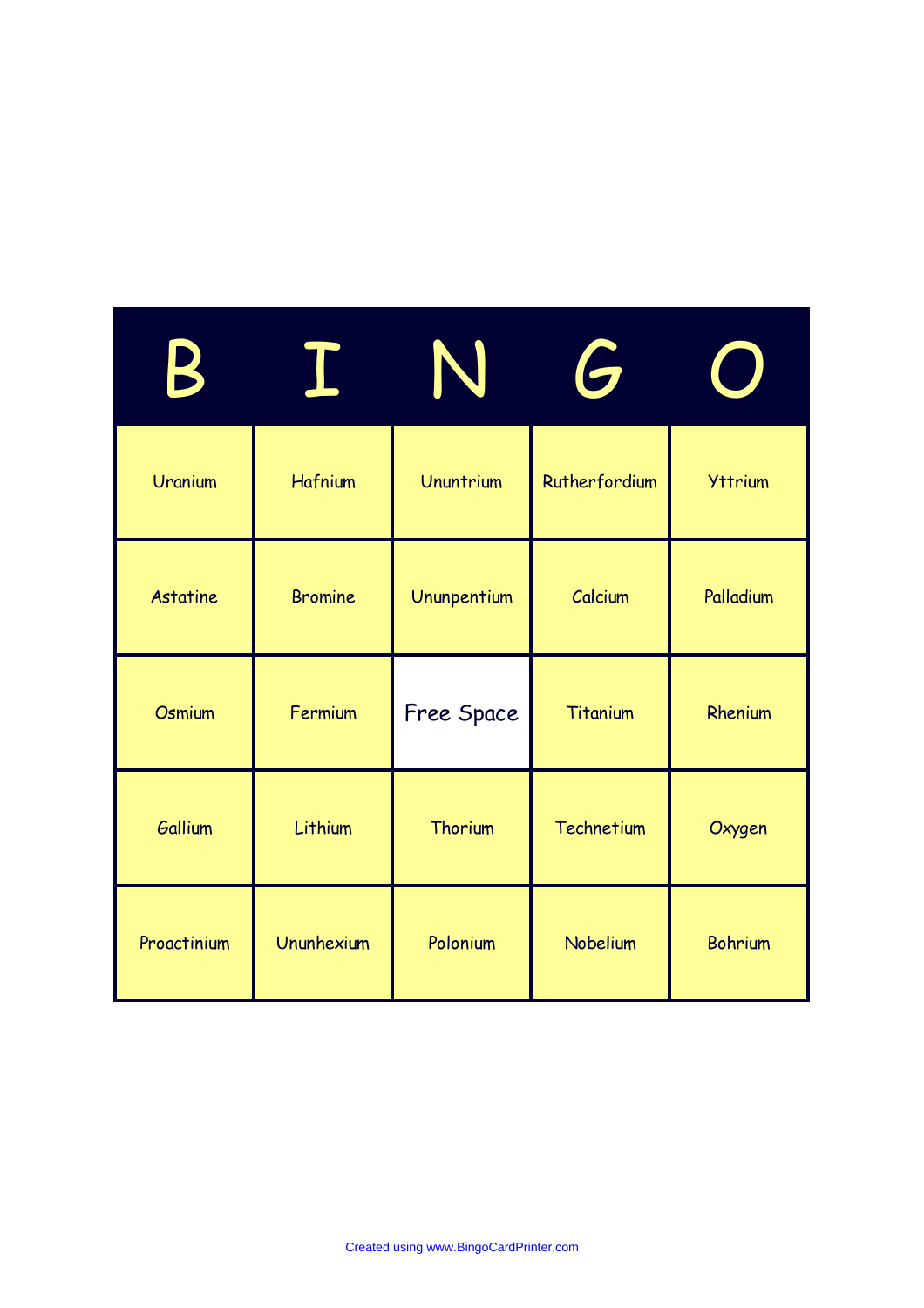|               |           | N           | G          |           |
|---------------|-----------|-------------|------------|-----------|
| Thulium       | Ruthenium | Promethium  | Neodymium  | Cobalt    |
| <b>Boron</b>  | Fermium   | Titanium    | Neptunium  | Dubnium   |
| <b>Barium</b> | Lead      | Free Space  | Ununtrium  | Hafnium   |
| Nitrogen      | Francium  | Rubidium    | Seaborgium | Strontium |
| Silicon       | Krypton   | Roentgenium | Plutonium  | Scandium  |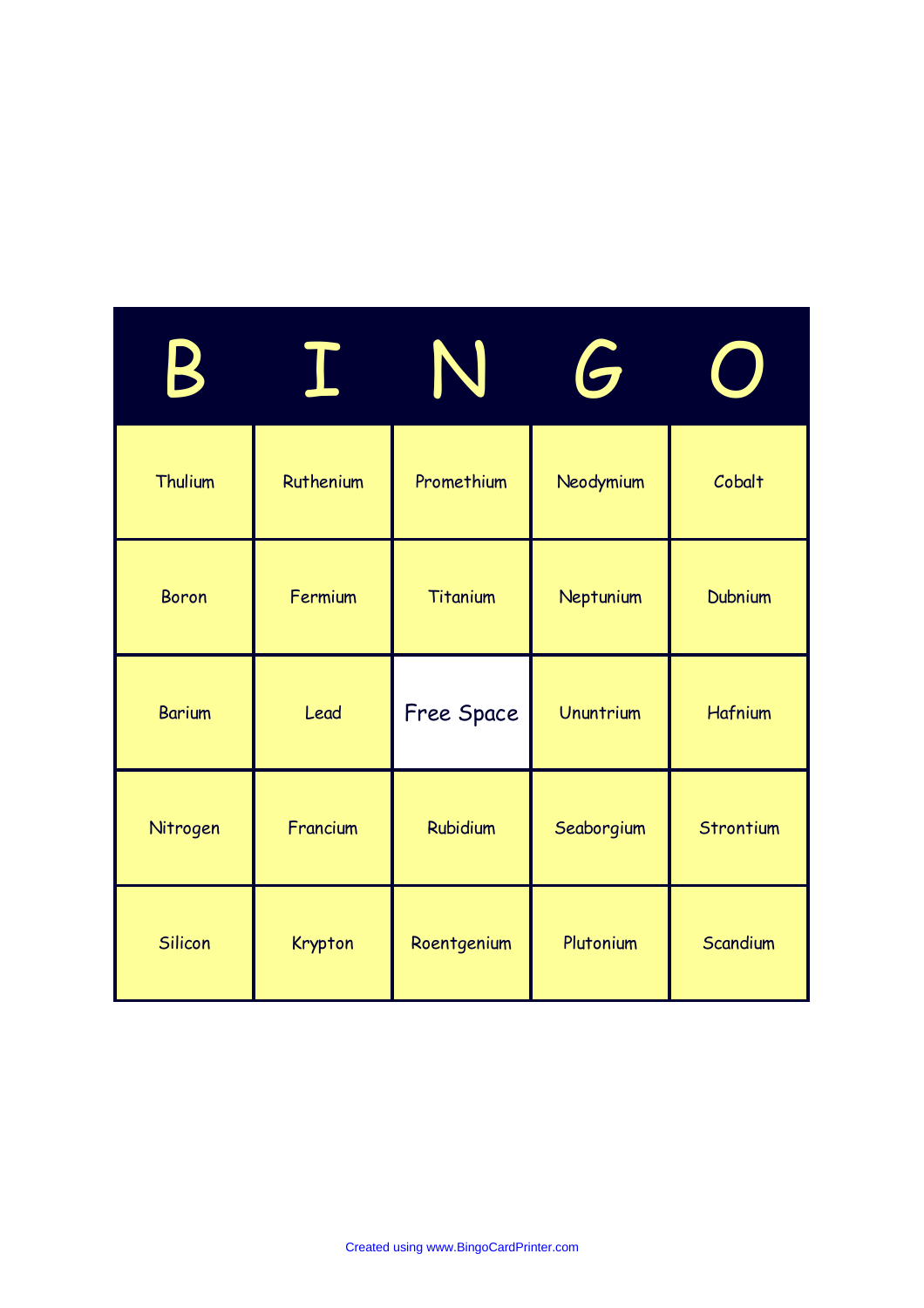|                 |                  | I          | G              |          |
|-----------------|------------------|------------|----------------|----------|
| <b>Iridium</b>  | Sulfur           | Hydrogen   | <b>Bromine</b> | Scandium |
| Aluminium       | <b>Ytterbium</b> | Chromium   | Copper         | Fermium  |
| Terbium         | <b>Berkelium</b> | Free Space | Potassium      | Xenon    |
| Mendelevium     | Magnesium        | Silver     | Molybdenum     | Cerium   |
| <b>Astatine</b> | Carbon           | Europium   | Titanium       | Rhodium  |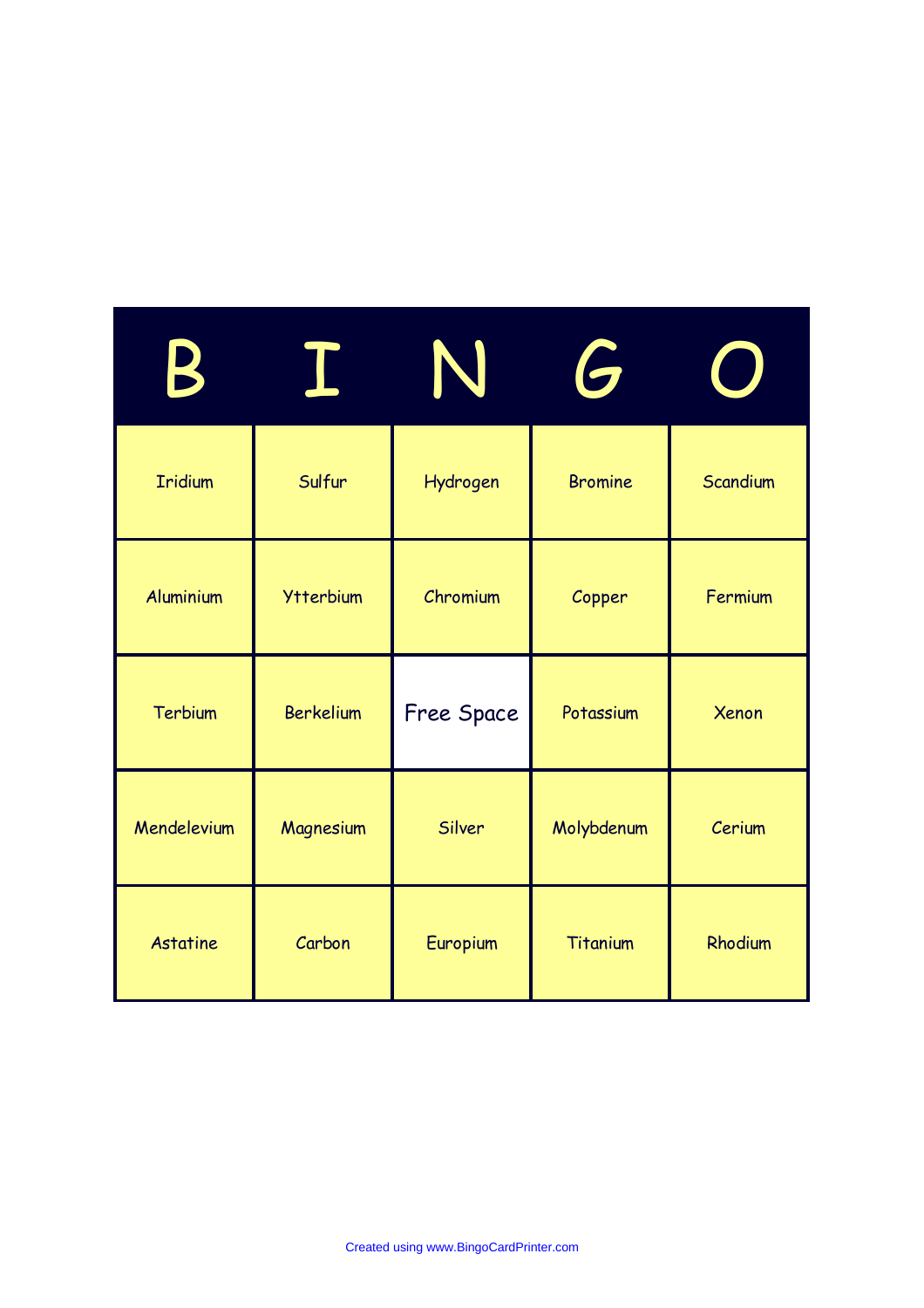|                |                 | T             | $\ddot{\bullet}$ |               |
|----------------|-----------------|---------------|------------------|---------------|
| Plutonium      | <b>Rubidium</b> | <b>Barium</b> | Platinum         | <b>Nickel</b> |
| <b>Gallium</b> | Ruthenium       | Osmium        | Holmium          | Caesium       |
| Palladium      | Ununspetium     | Free Space    | Tin              | Lead          |
| Scandium       | Titanium        | Fermium       | Uranium          | Ununtrium     |
| Beryllium      | Cadmium         | Ununbium      | Cobalt           | Ununoctium    |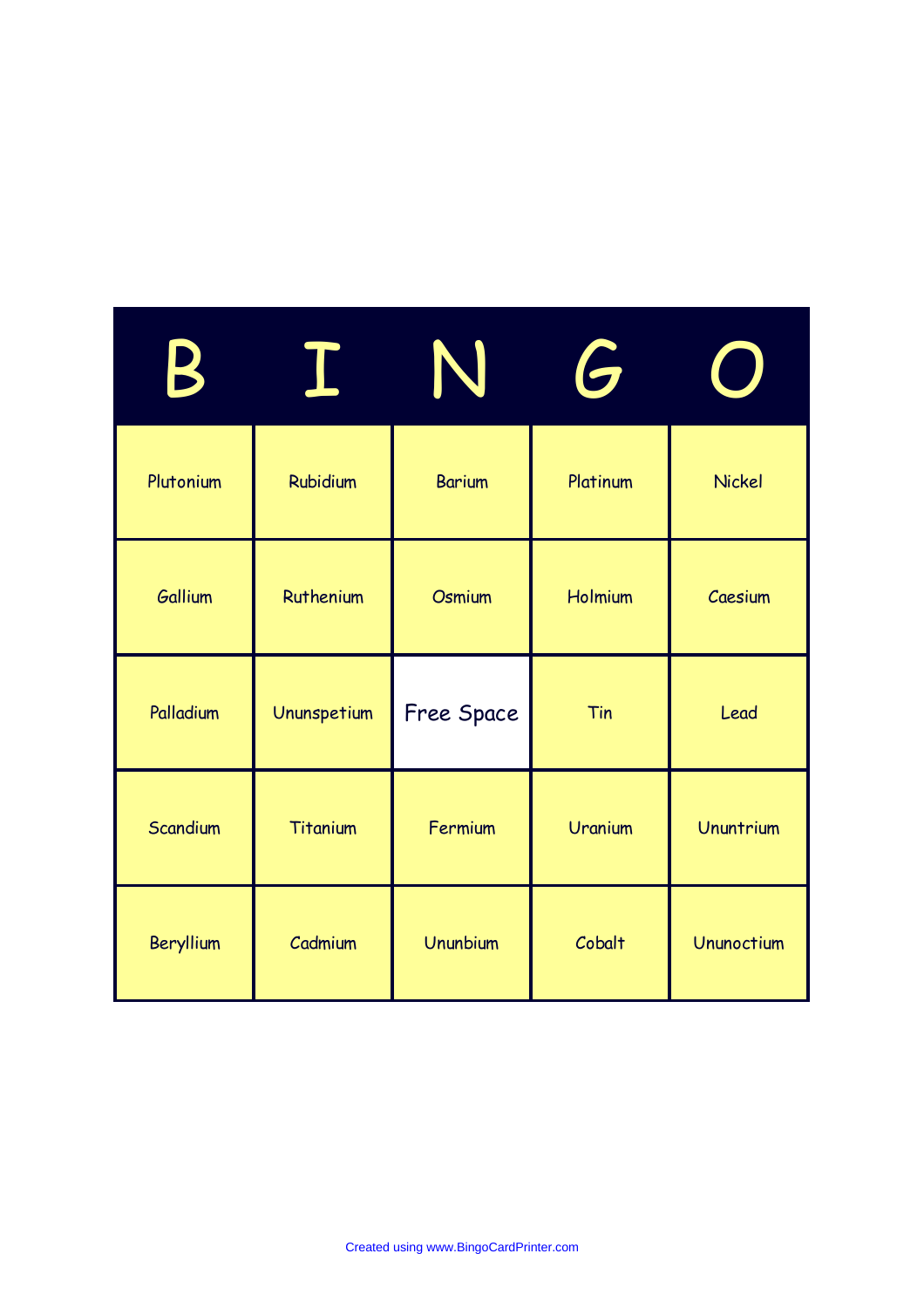| $\blacklozenge$ |                | N              | $\bullet$ |             |
|-----------------|----------------|----------------|-----------|-------------|
| Selenium        | Titanium       | Tin            | Platinum  | Berkelium   |
| <b>Astatine</b> | Lawrencium     | <b>Yttrium</b> | Neodymium | Tantalum    |
| <b>Boron</b>    | <b>Bohrium</b> | Free Space     | Nitrogen  | Ununquadium |
| Holmium         | Americium      | Ununhexium     | Fermium   | Erbium      |
| Nickel          | <b>Bromine</b> | Praseodymium   | Strontium | Actinium    |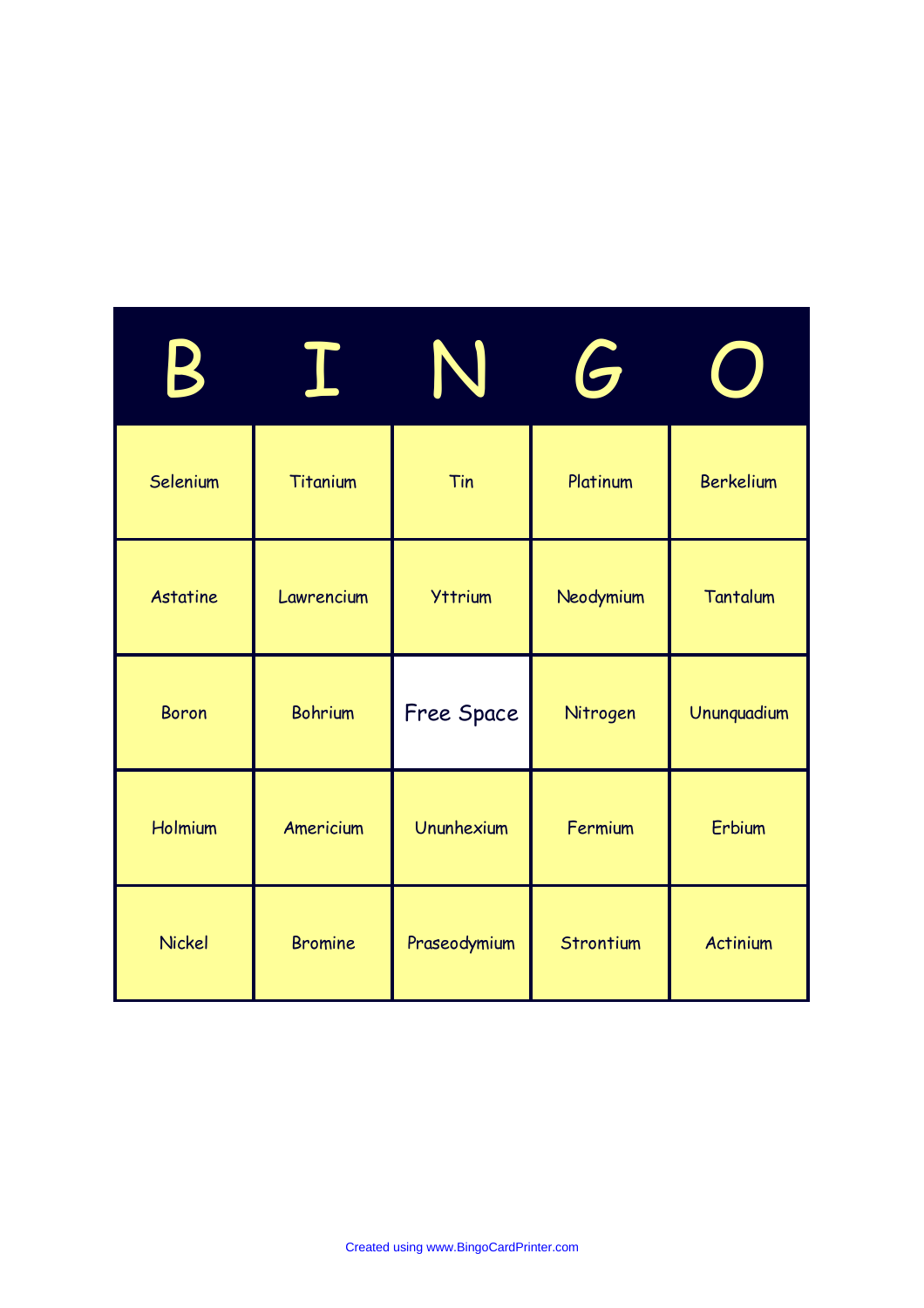| К              |           | N               | G             |               |
|----------------|-----------|-----------------|---------------|---------------|
| Lithium        | Krypton   | Europium        | Rutherfordium | Neon          |
| <b>Iridium</b> | Xenon     | Calcium         | Rhodium       | Lawrencium    |
| Tantalum       | Titanium  | Free Space      | <b>Helium</b> | Thorium       |
| Rhenium        | Ruthenium | Selenium        | Lanthanum     | <b>Barium</b> |
| Magnesium      | Platinum  | <b>Thallium</b> | Roentgenium   | Fermium       |